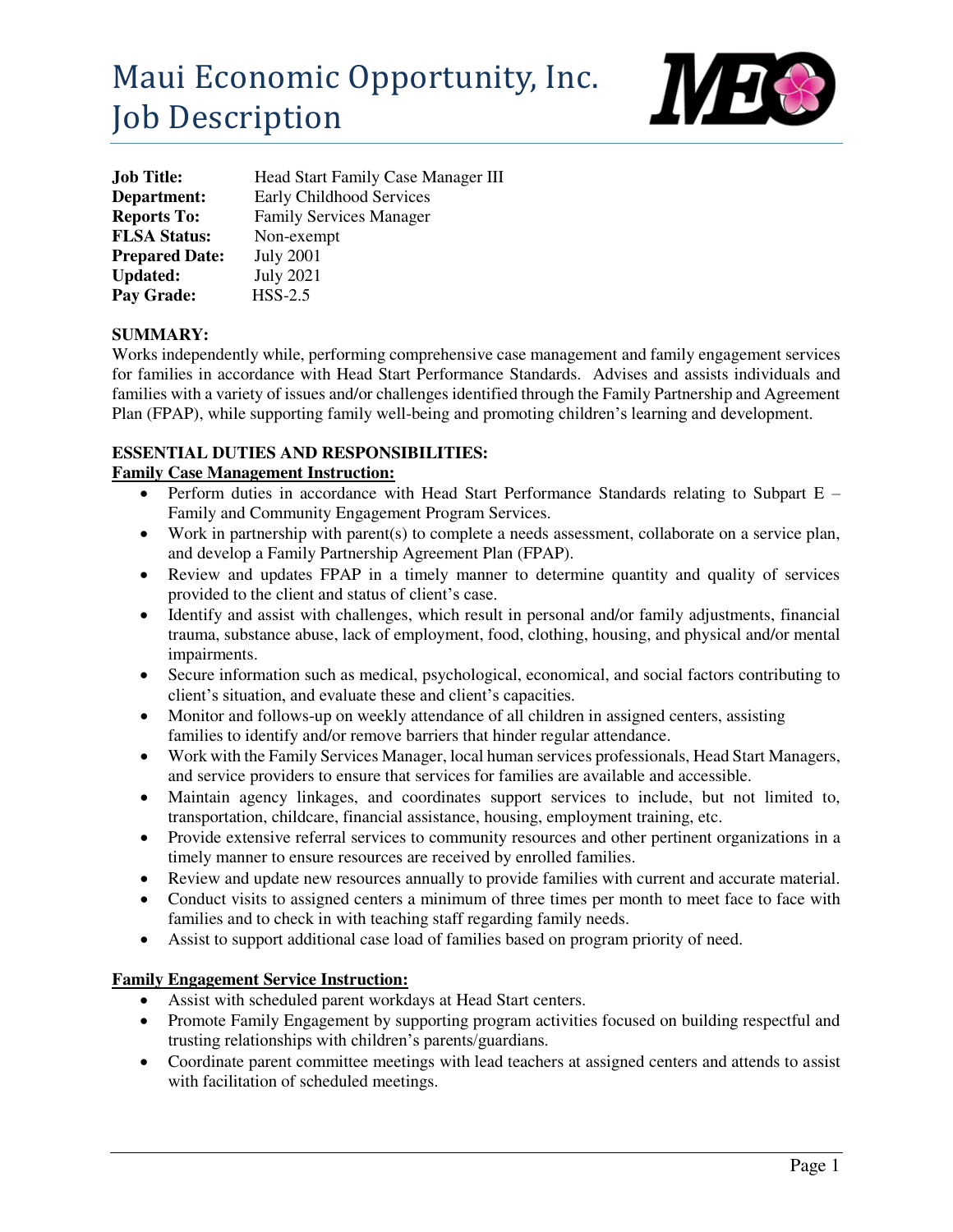# Maui Economic Opportunity, Inc. Job Description



- Assist to coordinate scheduled training at parent committee meetings based on family interest survey or as identified by Family Services Manager.
- Assist to implement the selected parent curriculum with enrolled families.
- Tracks monthly parent volunteer hours per assigned centers.

## **Communication and Reporting:**

- Act as a liaison between the ERSEA Manager, Family Services Manager, center staff, and Head Start families to keep each other informed on the Head Start child's status and to gather and/or communicate family participant information.
- Meet once per month with teaching staff to maintain updated information regarding children and families.
- Prepare case notes using the Child Plus data management system in a timely manner and maintains accurate records of services and referrals provided to families.
- Assist families with the completion of Head Start applications, conducts screening and inputs information into the Child Plus system.
- Collect data, prepare, and submits correspondence and reports as assigned.
- Report all incidents and/or occurrences of child abuse or suspected child abuse to direct supervisor, Head Start Director or designee, and Child Welfare Services (CWS) immediately.

### **Professionalism:**

- Present one training annually to program staff focused on family services or family engagement.
- Maintain a high level of confidentiality concerning information about children, families, and staff.
- Show respect for different families' circumstances and create opportunities for families to consider their aspirations for their children and themselves.
- Demonstrate respectful interest in learning about each family's values, beliefs, faith traditions, cultural influences, family structures, and circumstances.
- Assist to identify families' awareness to accessible protective factors/strengths as resources to overcome challenges.
- Promote and respect the unique identity of each child and family and refrain from stereotyping based on gender, race, ethnicity, culture, religion, or disability.
- Maintain a high level of customer service ensuring that client's needs are met.
- Continue professional growth by attending pre-approved workshops and trainings designed for Head Start, and/or attends classes to increase knowledge and for career advancement as approved.

## **Operational:**

- Assist with annual community assessment data collection and evaluation.
- Understand, follow, and support all safety policies and programs.
- Assist with meal pick-up and classroom assistance as needed.
- Assist with recruitment of children and families in the designated community locations.
- Assist ERSEA Manager with the coordination of newly enrolled children and families, or with any status updates during the program year.
- Regular attendance.

## **NONESSENTIAL DUTIES AND RESPONSIBILITIES:**

• Performs other duties as assigned.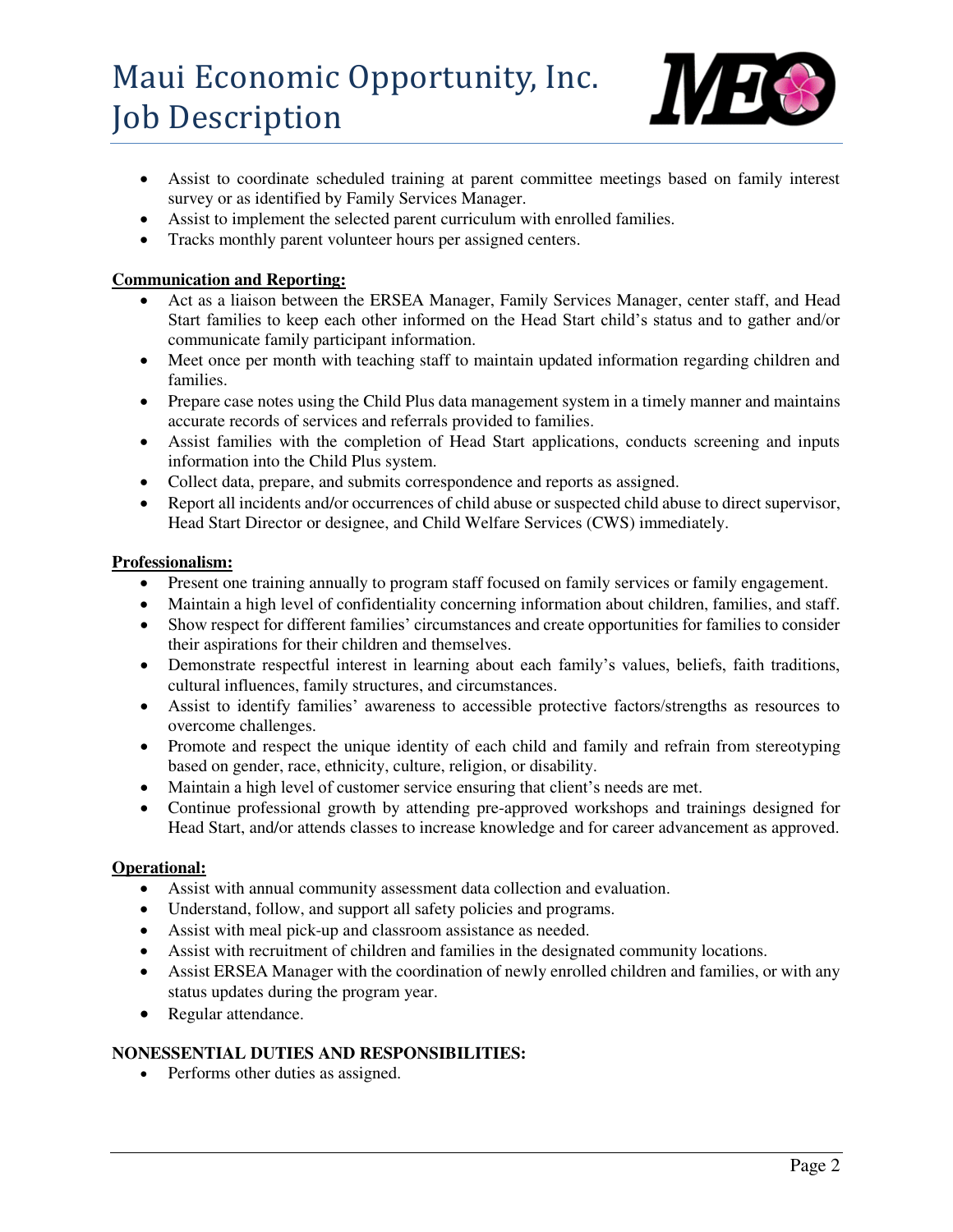

#### **SUPERVISORY RESPONSIBILITIES:**

None

#### **QUALIFICATIONS:**

To perform this job successfully, an individual must be able to perform each essential duty satisfactorily. The requirements listed below are representative of the knowledge, skill, and/or ability required. Reasonable accommodations may be made to enable individuals with disabilities to perform the essential functions.

- Working knowledge of human services program management, including program planning, special needs programs, and experience utilizing community resources.
- Ability to establish and maintain relationships with Head Start families and their children.
- Understanding of assigned community area and the causes and effects of poverty as they apply to early growth and family relations.
- Working knowledge of community history, traditions and beliefs.
- Understands and relates to diverse cultural backgrounds and various social and economic levels.
- Excellent interpersonal skills, which include, verbal, written, and listening.
- Desire and commitment to help others.
- Cooperative and polite team player.
- Organized, detail and tasks oriented.
- Ability to manage many projects at a given time, meet deadlines and prioritize workload.
- Working knowledge of computer applications including desktop applications and data entry.
- Ability to use standard office machines.
- Ability to work flexible days and hours, which may include, evenings and weekends.
- Ability to travel off island on occasion.

#### **EDUCATION and/or EXPERIENCE:**

 Bachelor's degree from four-year College or university in in a social work, family services, counseling or a related field. OR Equivalent combination of High school diploma or general education degree (GED) and ten (10) years related experience and/or training working with disadvantaged families, or working in a Head Start center or similar type of program. Must obtain within 18 months of hire, at a minimum, a credential or certification in social work, human services, family services, counseling or a related field.

#### **LANGUAGE SKILLS:**

- Ability to read and interpret documents such as Head Start Performance Standards, Parent Handbook, etc.
- Ability to write routine reports and correspondence.
- Ability to speak effectively before groups of parents, co-workers, community partners, children, and employees.
- Bilingual preferred.

#### **MATHEMATICAL SKILLS:**

Ability to add, subtract, multiply, and divide using whole numbers.

#### **REASONING ABILITY:**

 Ability to apply reasonable understanding to carry out detailed but uninvolved written or oral instructions.